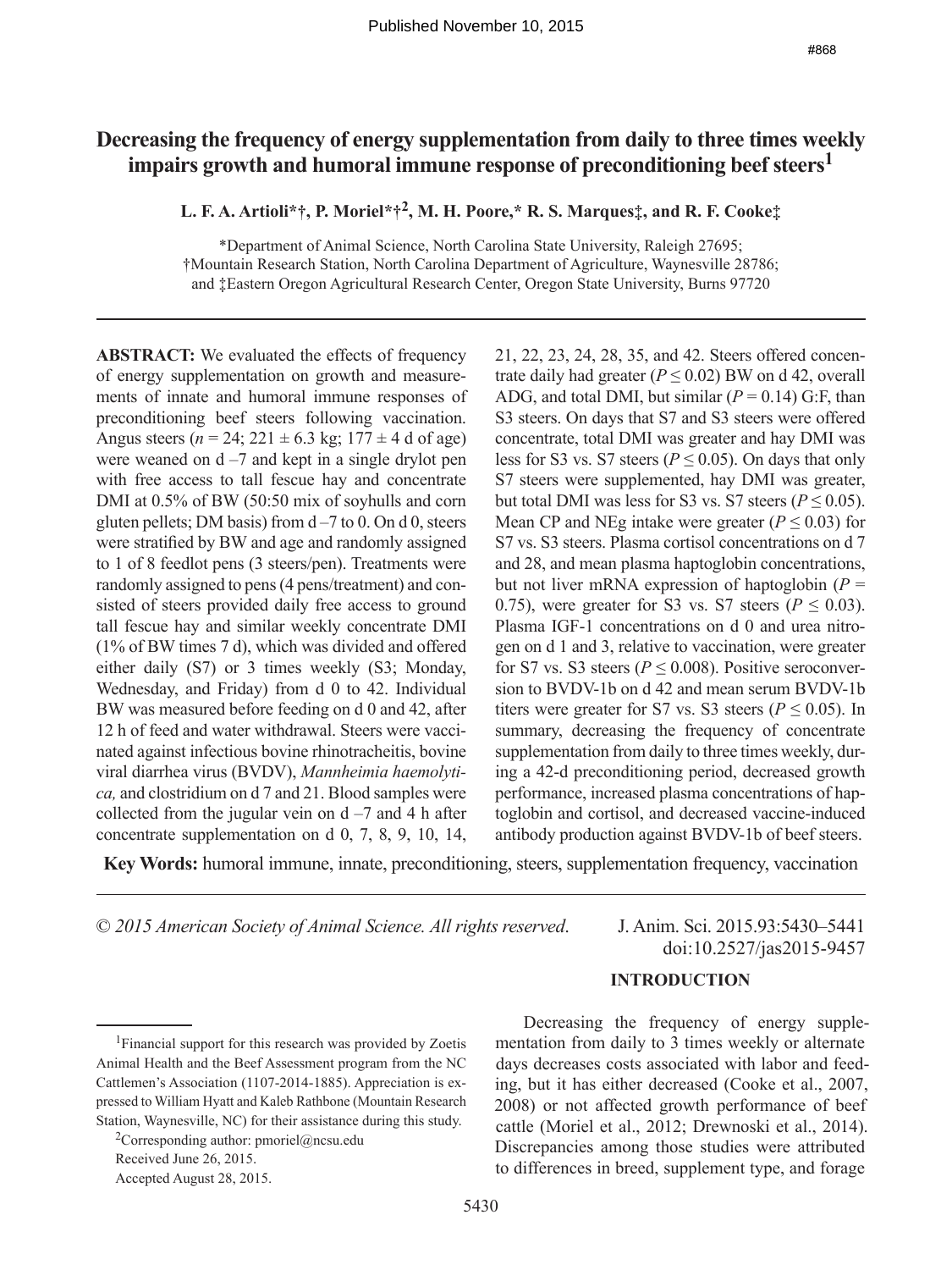quality, but one similarity among them is the use of beef cattle around 10–12 mo of age. Limited studies investigated the effects of decreasing the frequency of energy supplementation on growth of beef calves at different production stages, such as immediately after weaning and preconditioning (Drewnoski et al., 2011).

Preconditioning calves typically experience multiple processes, including weaning, vaccination, and feedlot entry, that elicit an acute phase protein response (**APR**) and impair immunity and growth performance (Arthington et al., 2008, 2013). Fluctuations in nutrient intake due to decreased frequency of energy supplementation impacted metabolic parameters and decreased age at puberty of beef heifers (Cooke et al., 2008; Moriel et al., 2012); however, it is not known if fluctuations in nutrient intake caused by decreased frequency of concentrate supplementation impair the immunity of stressed calves during preconditioning. Our hypothesis was that decreasing the frequency of energy supplementation would further enhance the physiological stress and APR following vaccination leading to detrimental impacts on growth performance and immunity of preconditioning beef calves. Thus, this study evaluated the effects of decreasing the frequency of energy supplementation from daily to 3 times weekly during a 42-d preconditioning period on growth performance and measurements of innate and humoral immune response following vaccination of beef calves.

## **MATERIALS AND METHODS**

The Institutional Animal Care and Use Committee of NC State University (14-054-A) approved all procedures for the experiment conducted at the Mountain Research Station (Waynesville, NC; 35.48°N, 82.99°W; elevation = 659 m) from October to November 2014.

### *Animals, Diets, and Sample Collection*

Angus steers ( $n = 24$ ; 221  $\pm$  6.3 kg; 177  $\pm$  4 d of age) were weaned on  $d - 7$  and immediately transferred to a single drylot pen with daily free-choice access to long-stem tall fescue hay (*Lolium arundinaceum*; 17% CP and 58% TDN; DM basis) and concentrate DMI at 0.5% of BW from  $d - 7$  to 0 (50% soyhulls pellets:50% corn gluten pellets; DM basis). On d 0, steers were stratified by BW and age and randomly allocated into 1 of 8 concrete floor pens (3 steers/pen;  $18 \times 4$  m;  $24$  m<sup>2</sup>/steer) in a half-covered feedlot facility. Treatments were randomly assigned to pens (4 pens/treatment) and consisted of steers provided daily free-choice access to ground tall fescue hay and similar weekly concentrate amount offered either daily (**S7**) or 3 times weekly (**S3**; Monday, Wednesday, and Friday) during a 42-d precondition-

ing period (d 0 to 42). Hence, days when all S7 and S3 steers received concentrate supplementation were defined as SUPPALL days (Monday, Wednesday, and Friday), whereas days that only S7 steers received concentrate supplementation were defined as S7ONLY days (Tuesday, Thursday, Saturday, and Sunday). Concentrate and hay were offered separately in the same feed bunk at 0800 h. Nutritional composition of hay and concentrate used from d –7 to 42 are shown in Table 1. Concentrate offered was completely consumed within 1 h by S7 steers and within 6 h by S3 steers. Individual BW was measured before feeding on d 0 and 42, following 12 h of feed and water withdrawal. Weekly concentrate DM offered (concentrate  $DMI = 1\%$  of BW multiplied by 7 d) was estimated based on average shrunk BW of each pen on d 0 and readjusted on d 21 using average full BW of each pen obtained before feeding. Shrunk BW was not obtained on d 21 to not disturb feeding behavior and avoid an unnecessary physiological stress response due to shrink, which could affect plasma measurements and vaccine response (Marques et al., 2012). All steers were provided daily free-choice access to a complete mineral mix (RU-MIN 1600; Southern States, Richmond, VA; DM basis: 18.2% Ca, 0.72% K, 0.88% Mg, 0.76% S, 7.0% Na, 10.8% Cl, 2.9% P, 29 mg/kg Co, 1220 mg/kg

**Table 1.** Average chemical composition of ground tall fescue hay and concentrate<sup>1</sup>

| Item                           | Tall fescue hay | Concentrate <sup>2</sup> |  |  |
|--------------------------------|-----------------|--------------------------|--|--|
| DM, %                          | 91.2            | 89.6                     |  |  |
|                                | DM basis-       |                          |  |  |
| $CP, \%$                       | 17.4            | 17.0                     |  |  |
| ADF, $%$                       | 34.4            | 26.5                     |  |  |
| NDF, $%$                       | 57.7            | 47.4                     |  |  |
| $TDN3$ , %                     | 58.0            | 72.0                     |  |  |
| $NE_m^4$ , Meal/kg             | 1.14            | 1.67                     |  |  |
| $NE_{\mathcal{Q}}^4$ , Mcal/kg | 0.60            | 1.10                     |  |  |
| Ca, %                          | 0.51            | 0.41                     |  |  |
| K, %                           | 2.53            | 1.48                     |  |  |
| $Mg, \%$                       | 0.32            | 0.32                     |  |  |
| Na, %                          | 0.05            | 0.20                     |  |  |
| P, $\%$                        | 0.38            | 0.58                     |  |  |
| Cu, mg/kg                      | 8               | 6                        |  |  |
| Fe, mg/kg                      | 358             | 252                      |  |  |
| $Mn$ , mg/kg                   | 68              | 24                       |  |  |
| Mo, mg/kg                      | 0.40            | 1.4                      |  |  |
| $Zn$ , mg/ $kg$                | 31              | 58                       |  |  |

<sup>1</sup>Hay and concentrate samples were collected weekly and sent in duplicate to a commercial laboratory for wet chemistry analysis (Dairy One Laboratory, Ithaca, NY).

<sup>2</sup>Same concentrate was used from weaning to end of study (d  $-7$  to 42) and consisted of 50% soybean hull pellets and 50% corn gluten feed pellets (DM basis).

 $3$ Calculated as described by Weiss et al. (1992).

<sup>4</sup>Calculated using the equations proposed by the NRC (2000).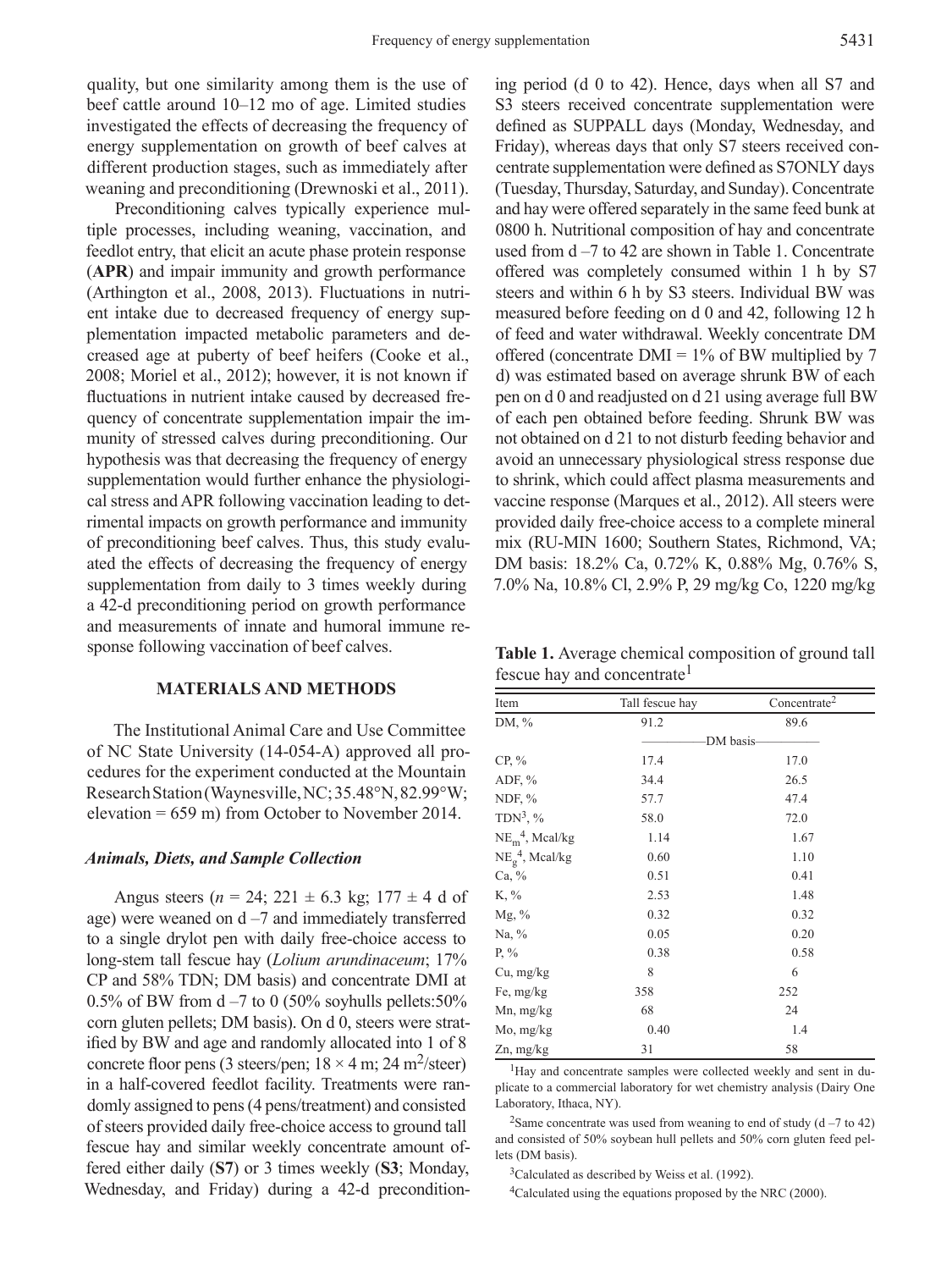Cu, 2130 mg/kg Mn, 29 mg/kg Se, and 2530 mg/kg Zn) and water from d 0 to 42.

Hay DM offered and refused were obtained daily for each pen by drying samples of hay offered and refused in a forced-air oven at 56°C for 48 h. Daily DMI was determined by subtracting the daily hay DM refused from the daily hay DM offered. Samples of hay, concentrate and mineral mix offered were collected weekly and sent in duplicate to a commercial laboratory (Dairy One Laboratory, Ithaca, NY) for wet chemistry analysis of all nutrients (Table 1). Samples were analyzed for concentrations of CP (method 984.13; AOAC, 2006), ADF (method 973.18 modified for use in an Ankom 200 fiber analyzer; Ankom Technology Corp., Fairport, NY; AOAC, 2006), and NDF (Van Soest et al., 1991; modified for use in an Ankom 200 fiber analyzer; Ankom Technology Corp.). Concentrations of TDN were calculated as proposed by Weiss et al. (1992), whereas NEm and NEg were calculated using equations from NRC (2000).

On d 7, all steers were treated with doramectin for internal and external parasites (5 mL subcutaneous; Dectomax injectable; Zoetis Inc., Kalamazoo, MI), and vaccinated against infectious bovine rhinotracheitis, bovine viral diarrhea Types 1 and 2 viruses, *Mannheimia haemolytica* (2 mL subcutaneous; Bovi Shield Gold One Shot; Zoetis Inc., New York, NY) and *clostridium* (2 mL subcutaneous; Ultrabac 7; Zoetis Inc., New York, NY). On d 21, steers received 2-mL subcutaneous boosters of Bovi Shield Gold 5 (Zoetis Inc., New York, NY) and Ultrabac 7. The vaccination and parasite control protocol described above was chosen to replicate the protocol utilized by the local preconditioning alliance (Mountain Cattle Alliance, Canton, NC; Moriel et al., 2015). The vaccination protocol was initiated 14 d after weaning and 7 d after feedlot entry to avoid the weaning- and feedlot-entry-induced inflammatory response that could interfere with vaccine response.

Blood samples (10 mL) were collected via jugular venipuncture into sodium-heparin (158 USP) containing tubes (Vacutainer; Becton Dickinson, Franklin Lakes, NJ) for plasma harvest 4 h after concentrate supplementation for 4 consecutive days in 2 wk (d 7, 8, 9, and 10 in wk 2 and d 21, 22, 23, and 24 in wk 4 of the study). The approach of collecting blood samples 4 h after feeding was utilized previously to correspond to the peak of ruminal fermentation and end-product release after concentrate consumption (Cooke et al., 2008; Moriel et al., 2012). Days for blood collection were chosen to evaluate the postvaccination energy and protein metabolism of S7 and S3 steers on days that all S7 and S3 steers received concentrate supplementation (SUPPALL; d 7, 9, 21, and 23) and days that only S7 steers received concentrate supplementation (S7ONLY;

d 8, 10, 22, and 24). Additional blood samples (10 mL) were collected via jugular venipuncture into sodiumheparin (158 USP) containing tubes (Vacutainer; Becton Dickinson, Franklin Lakes, NJ) for plasma harvest immediately after weaning  $(d-7)$  and 4 h after concentrate supplementation on d 0, 14, 28, and 35 to complement the blood collection schedule described previously and to characterize the APR of S7 and S3 steers. Blood samples (10 mL) from jugular vein were collected into tube containing no additives (Vacutainer; Becton Dickinson, Franklin Lakes, NJ) for serum harvest on  $d - 7$ , 21, and 42 to evaluate serum antibody titers against BVDV-1b. Blood samples were immediately placed on ice following collection and then centrifuged at  $1,200 \times g$  for 25 min at 4°C. Plasma and serum samples were stored frozen at -20°C until later laboratory analysis.

On d 0, steers were randomly selected from each pen for liver biopsy (2 steers/pen) on d 10 and 24, which corresponds to the vaccination-induced peak of inflammatory response based on plasma concentrations of haptoglobin (Moriel and Arthington, 2013; Arthington et al., 2013; Moriel et al., 2015). Liver samples were collected via needle biopsy, following the procedure described by Arthington and Corah (1995). Immediately following collection, 100 mg of wet tissue was stored in 1.5 mL of RNA stabilization solution (RNAlater; Ambion Inc., Austin, TX), kept on ice for 8 h, and stored at –80°C.

### *Laboratory Analyses*

Plasma concentrations of haptoglobin were determined in duplicate samples using a biochemical assay measuring haptoglobin-hemoglobin complex by the estimation of differences in peroxidase activity (Cooke and Arthington, 2013). Plasma ceruloplasmin oxidase activity was measured in duplicate samples by using the colorimetric procedures (Demetriou et al., 1974). Commercial quantitative colorimetric kits were used to determine the plasma concentrations of PUN (B7551; Pointe Scientific, Inc., Canton, MI) and glucose (G7521; Pointe Scientific, Inc., Canton, MI). Inter- and intra-assay CV for assays of haptoglobin, ceruloplasmin, PUN, and glucose were 3.4% and 9.7%, 7.1% and 4.3%, 3.1% and 6.9%, and 2.3% and 3.2%, respectively.

Plasma concentrations of cortisol and insulin were determined using a single chemiluminescent enzyme immunoassay (Immulite 1000; Siemens Medical Solutions Diagnostics, Los Angeles, CA). Plasma IGF-1 concentrations were determined using commercial enzyme-linked immunosorbent assay kits (SG100; R&D Systems, Inc., Minneapolis, MN) that were previously validated for bovine samples (Moriel et al., 2012). Intraassay CV for assays of cortisol, insulin, glucose, and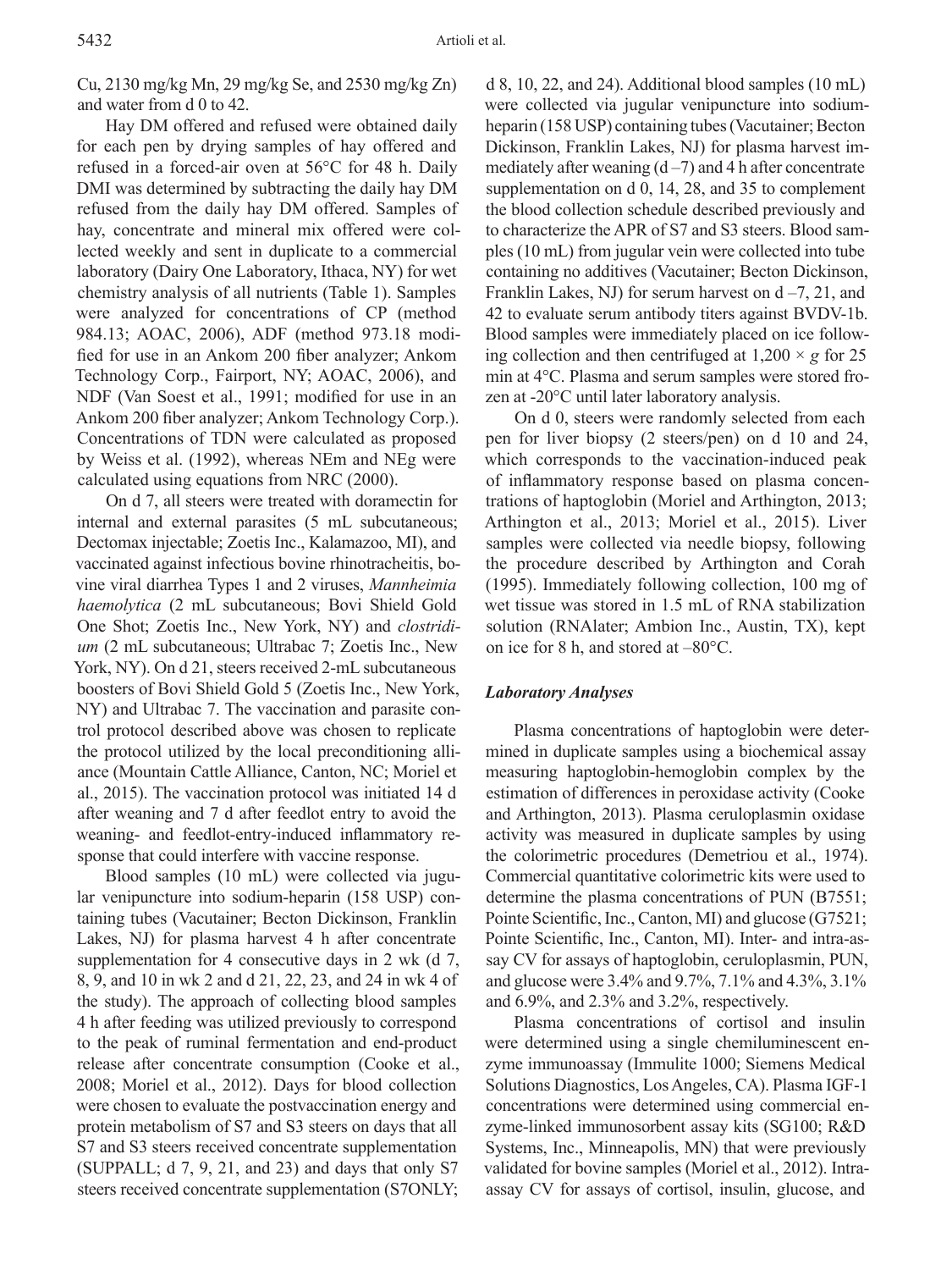IGF-1 were 3.3%, 2.2%, 3.2%, and 4.5%, respectively. Inter-assay for IGF-1 assay was 4.3%.

Serum antibody titers against bovine viral diarrhea virus 1b (**BVDV-1b**) were determined by the Oklahoma Animal Disease and Diagnostic Laboratory using a virus neutralization test (Rosenbaum et al., 1970). Serum titers against BVDV-1b were reported as the log base 2 of the greatest dilution of serum that provided complete protection of the cells (lowest and greatest tested dilution  $= 1:4$  and 1:256, respectively). For the seroconversion analysis, samples with serum neutralization value of < 4 were considered negative and assigned a value of 0, whereas samples with serum neutralization value  $\geq$  4 were considered positive and assigned a value of 1. Then, the assigned values (0 or 1) were used to calculate the positive seroconversion (% of steers with positive serum neutralization) to BVDV-1b (Richeson et al., 2008; Moriel et al., 2015)

Detailed description of procedures for mRNA isolation and tissue gene expression are described in Cappellozza et al. (2014). Briefly, total RNA was extracted from liver tissue samples using the TRIzol Plus RNA Purification Kit (Invitrogen, Carlsbad, CA). Extracted RNA was quantified via UV absorbance (UV Mini 1240; Shimadzu Scientific Instruments, Inc., Columbia, MD) at 260 nm, incubated (2.5 mg) at 37°C for 30 min in the presence of RNase-free (DNase; New England Biolabs Inc., Ipswich, MA), and reverse transcribed using the High Capacity cDNA Reverse Transcription Kit with random hexamers (Applied Biosystems, Foster City, CA). Real-time PCR was completed using the FAST SYBR Green PCR Master Mix (Applied Biosystems) and genespecific primers (20 pM each; Table 2) with the StepOne Real-time PCR system (Applied Biosystems). At the end of each RT-PCR, amplified products were subjected to a dissociation gradient (95°C for 15 s, 60°C for 30 s, and 95°C for 15 s) to verify the amplification of a single product by denaturation at the anticipated temperature. A portion of the amplified products were purified with the QIAquick PCR purification kit (Qiagen Inc., Valencia, CA) and sequenced at the Oregon State University Center for Genome Research and Biocomputing to verify the specificity of amplification. All amplified products represented only the genes of interest. Responses were quantified based on the threshold cycle (**CT**) and normalized to cyclophilin CT examined in the same sample and assessed at the same time as the targets. Results are expressed as relative fold change (2–∆∆CT), as described by Ocón-Grove et al. (2008).

## *Statistical Analyses*

Except for seroconversion, all data were analyzed as a completely randomized design using the MIXED **Table 2.** Nucleotide sequence of bovine-specific primers used in the quantitative real-time reverse transcription PCR to determine the hepatic mRNA expression of haptoglobin, IGF-1, pyruvate carboxylase, and cyclophilin

| Target gene          | Primer sequence <sup>1</sup>             | Accession number |
|----------------------|------------------------------------------|------------------|
| Haptoglobin          |                                          |                  |
| Forward              | GTC TCC CAG CAT AAC CTC ATC TC AJ 271156 |                  |
| Reverse              | AAC CAC CTT CTC CAC CTC TAC AA           |                  |
| $IGF-1$              |                                          |                  |
| Forward              | CTC CTC GCA TCT CTT CTA TCT              | NM 001077828     |
| Reverse              | ACT CAT CCA CGA TTC CTG TCT              |                  |
| Pyruvate carboxylase |                                          |                  |
| Forward              | CCA ACG GGT TTC AGA GAC AT               | NM 177946.3      |
| Reverse              | TGA AGC TGT GGG CAA CAT AG               |                  |
| Cyclophilin          |                                          |                  |
| Forward              | GGT ACT GGT GGC AAG TCC AT               | NM 178320.2      |
| Reverse              | GCC ATC CAA CCA CTC AGT CT               |                  |

<sup>1</sup>Primer sequences obtained for haptoglobin (Hiss et al., 2004), IGF-1 and pyruvate carboxylase (Cooke et al., 2008), and cyclophilin (Cappellozza et al. 2014).

procedure of SAS (SAS Inst. Inc., Cary, NC; version 9.3) with Satterthwaite approximation to determine the denominator degrees of freedom for the test of fixed effects. Pen was the experimental unit, and steer(pen) and pen(treatment) were included as random effects in all analysis, except for analyses of DM and nutrient intake that included only pen(treatment) as the random effect. All measurements (growth performance, intake, plasma, and serum measurement) obtained on d 0 were included as covariate only when  $P \leq 0.05$  and will be described below. Feed efficiency, ADG, and mean total intake of DM, mean daily intake of CP and NEg were tested for fixed effects of treatment. Within each wk of the study, daily DMI data were pooled by SUPPALL and S7ONLY days to simplify data analyses, interpretation, and report. Daily intake of DM (concentrate, hay, and total), CP and NEg data were analyzed as repeated measures and tested for fixed effects of treatment, day (SUPPALL and S7ONLY), wk of the study, and resulting interactions, using pen(treatment) as the subject. Body weight, plasma measurements, serum BVDV-1b titers, and tissue mRNA expression were analyzed as repeated measures and tested for fixed effects of treatment, day, wk of the study, and resulting interactions. The covariance structures were chosen using the lowest Akaike information criterion. The unstructured covariance structure was used for all analysis, except for liver mRNA expression of haptoglobin (Toeplitz structure), BW from d 0 to 42, plasma IGF-1 concentrations (Compound symmetry structure), and plasma concentrations of cortisol, haptoglobin, and ceruloplasmin (Autoregressive structure). Positive seroconversion to BVDV-1b were analyzed as repeated measures using the GLIMMIX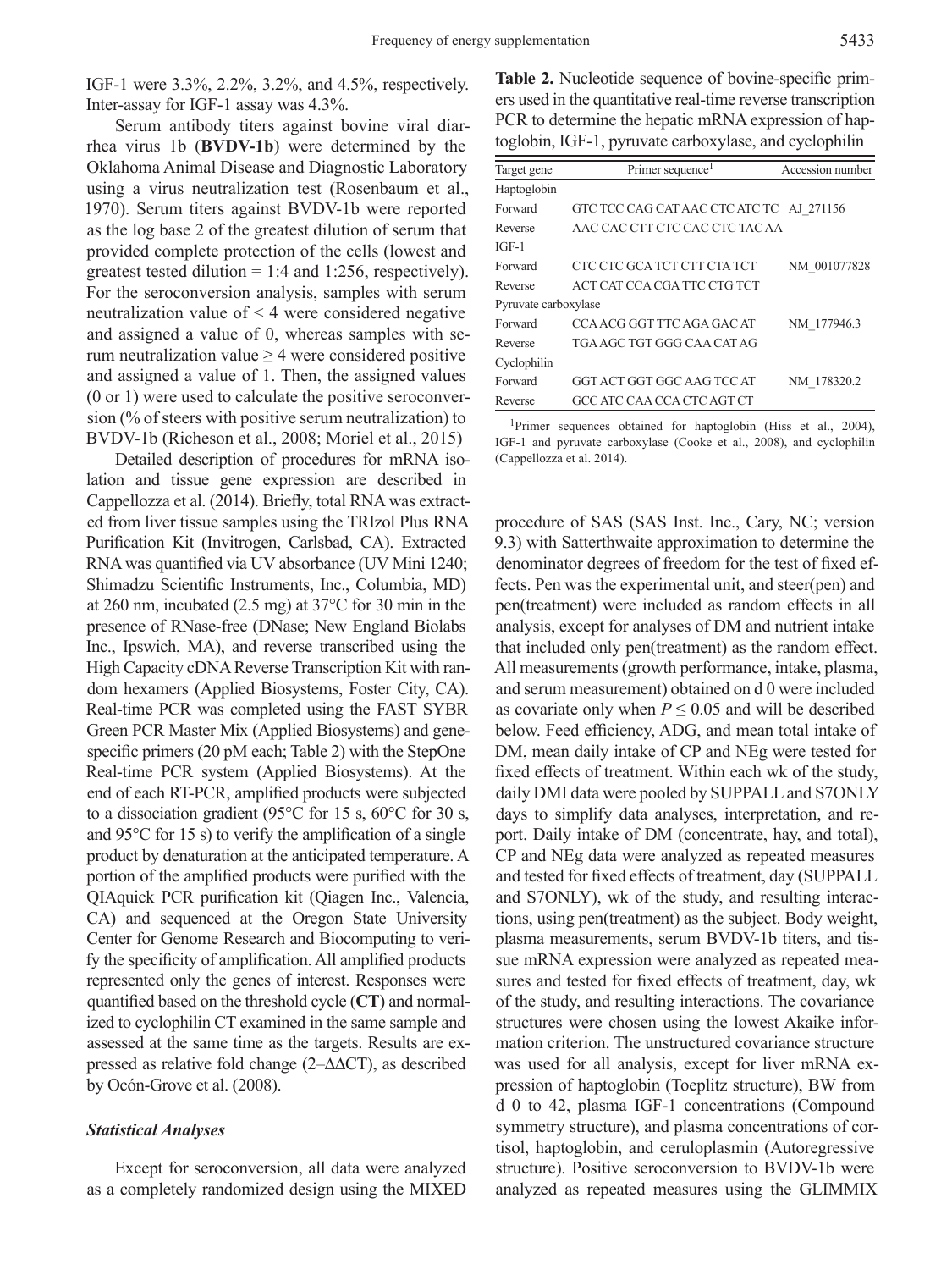Table 3. Growth performance of steers provided daily free-choice access to ground tall fescue hay and similar weekly concentrate amount offered daily (S7) or 3 times weekly (S3) during a 42-d preconditioning period (*n* = 4 pens/treatment; 3 steers/pen)

|                                  | Treatments <sup>1</sup> |                  |            |                        |
|----------------------------------|-------------------------|------------------|------------|------------------------|
| Item                             | S7                      | S <sub>3</sub>   | <b>SEM</b> | $P$ -value             |
| Body weight <sup>2</sup> , kg    |                         |                  |            | Treatment $\times$ day |
| d <sub>0</sub>                   | 218 <sup>a</sup>        | 218 <sup>a</sup> | 2.31       | 0.01                   |
| d <sub>42</sub>                  | 273 <sup>b</sup>        | 262 <sup>a</sup> |            |                        |
|                                  |                         |                  |            | Treatment              |
| ADG (d 0 to 42), $kg/d$          | 1.30                    | 1.03             | 0.040      | 0.02                   |
| Total DMI (d $\theta$ to 42), kg | 252                     | 222              | 3.9        | 0.01                   |
| G: $F^3$ (d 0 to 42)             | 0.22                    | 0.20             | 0.010      | 0.14                   |

abWithin a row, means without a common superscript differ ( $P \le 0.05$ ). <sup>1</sup>From d 0 to 42, steers were provided a similar weekly concentrate amount (DMI =  $1\%$  of BW multiplied by 7 d) offered either daily (S7) or 3 times weekly (S3; Mondays, Wednesdays, and Fridays) at 0800 h.

<sup>2</sup>Body weights obtained after 12 h of feed and water withdrawal. Body weight at weaning  $(d-7)$  did not differ between treatments  $(P = 0.75)$ , but was included as a covariate (*P* < 0.0001) for BW statistical analysis.

<sup>3</sup>Estimated by dividing total BW gain by total DMI from d 0 to 42.

procedure of SAS with pen(treatment) and steer(pen) as random effects. All results are reported as least squares means. Data were separated using LSD if a significant preliminary F-test was detected. Significance was set at  $P \le 0.05$  and tendencies if  $P > 0.05$  and  $\le 0.10$ .

#### **RESULTS**

Body weight at weaning  $(d - 7)$  did not differ between treatments ( $P = 0.75$ ), but was included as a covariate  $(P < 0.0001)$  for the statistical analysis of BW. Treatment  $\times$  day effect was detected for BW from d 0 to 42 ( $P \le 0.01$ ; Table 3), as S7 steers had greater BW than S3 steers on d 42 ( $P = 0.001$ ). Overall ADG and total DMI were greater for S7 vs. S3 steers ( $P \le 0.02$ ), whereas overall G:F did not differ between treatments  $(P=0.14;$  Table 3). A treatment  $\times$  day  $\times$  wk was detected for hay DMI  $(P < 0.0001$ ; Fig. 1). On SUPPALL days, hay DMI was greater for S7 vs. S3 steers from wk 1 to 6 (*P* < 0.0001). On S7ONLY days, hay DMI was greater for S3 vs. S7 steers from wk 1 to 6 ( $P \le 0.05$ ), except for wk 2 in which hay DMI did not differ between treatments ( $P = 0.68$ ; Fig. 1). Hay DMI of S3 steers was less on SUPPALL vs. S7ONLY days (*P* < 0.0001), whereas hay DMI of S7 steers did not differ on SUPPALL vs. S7ONLY days ( $P \ge 0.13$ ), except for wk 2 in which hay DMI of S7 steers was less on SUPPALL vs. S7ONLY days ( $P = 0.004$ ; Fig. 1). Total hay DMI (d 0 to 42) was less for S3 vs. S7 steers (*P* = 0.002; Table 4).

Effects of treatment  $\times$  day ( $P < 0.0001$ ), but not treatment  $\times$  wk  $\times$  day and treatment  $\times$  wk ( $P \ge 0.30$ ), were detected for daily intake of concentrate DM, total DM, CP,



Figure 1. Daily hay DMI (kg/d) of steers provided daily free-choice access to ground tall fescue hay and similar weekly concentrate amount offered daily (S7) or 3 times weekly (S3) during a 42-d preconditioning period. A treatment  $\times$  day  $\times$  wk was detected for hay DMI ( $P \le 0.0001$ ). When all S7 and S3 steers received concentrate supplementation (SUPPALL), hay DMI was greater for S7 vs. S3 steers from wk 1 to 6 ( $P < 0.0001$ ). When only S7 steers received supplementation (S7ONLY), hay DMI was greater for S3 vs. S7 steers from wk 1 to 6 ( $P \le 0.05$ ), except for wk 2 in which hay DMI did not differ  $(P = 0.68)$  between treatments. Hay DMI of S3 steers was less on SUPPALL vs. S7ONLY days, whereas hay DMI of S7 steers was similar between SUPPALL vs. S7ONLY days, except for wk 2 in which hay DMI was less on SUPALL vs. S7ONLY days (Fig. 1).  $a$ –cWithin wk, means without a common superscript differ (*P* ≤ 0.05).

and NEg (Table 4). Steers offered concentrate 3 times weekly had greater daily total DMI on SUPPALL days  $(P = 0.05)$ , but less on S7ONLY days  $(P = 0.002)$  compared to S7 steers. On SUPPALL days, daily CP intake tended to be greater  $(P = 0.07)$ , whereas daily NEg intake was greater  $(P = 0.001)$  for S3 vs. S7 heifers. On S7ONLY days, daily CP and NEg intake were greater for S7 vs. S3 steers ( $P \le 0.002$ ). Hence, mean daily CP and NEg intake were greater ( $P \le 0.03$ ) for S7 vs. S3 steers.

Plasma concentrations of cortisol, haptoglobin, and ceruloplasmin on d 0 did not differ between treatments  $(P \ge 0.23)$ , but were included as covariates  $(P \le 0.03)$ for the statistical analyses of plasma concentrations of cortisol, haptoglobin, and ceruloplasmin, respectively. A tendency for treatment  $\times$  day effect was detected ( $P =$ 0.07) for plasma concentrations of cortisol, which did not differ between treatments from d 9 to 23 and 28 to 35 ( $P \ge 0.22$ ), but were greater for S3 vs. S7 steers on d 7, 8, and 28 ( $P \le 0.03$ ; Fig. 2A). Effects of time ( $P <$ 0.0001), but not treatment  $\times$  day of study ( $P \ge 0.17$ ), were detected for plasma concentrations of ceruloplasmin and haptoglobin (Fig. 2B). However, treatment effects were detected for mean plasma concentrations of haptoglobin ( $P = 0.004$ ), but not for mean plasma concentrations of ceruloplasmin ( $P = 0.48$ ). Mean plasma concentration of haptoglobin was greater for S3 vs. S7 steers (0.91 vs.  $0.69 \pm 0.048$  mg/mL, respectively).

Effects of treatment  $\times$  day  $\times$  wk and treatment  $\times$  wk were not detected for plasma concentrations of glucose,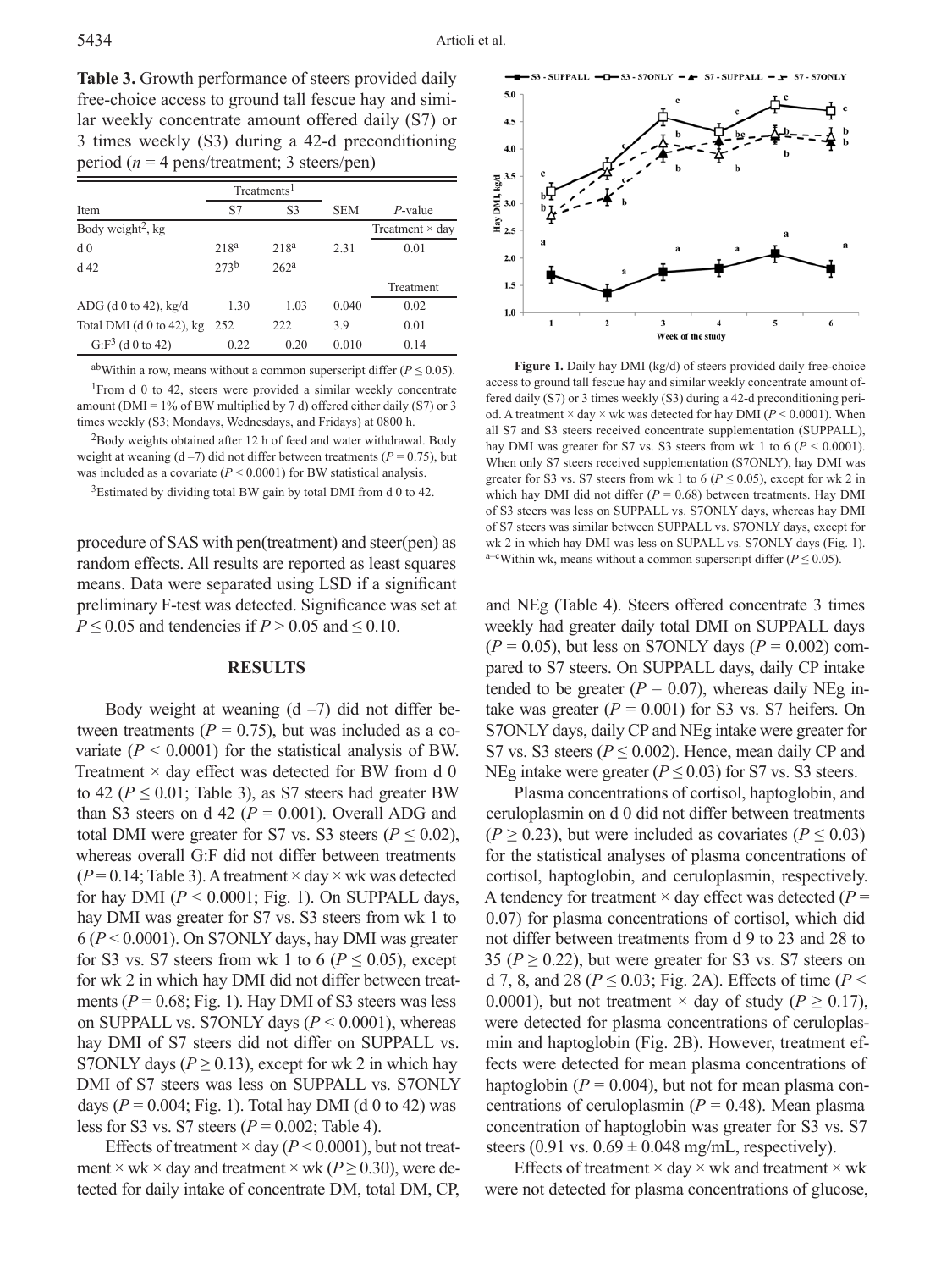**Table 4.** Ingredient and nutrient intake of steers provided daily free-choice access to ground tall fescue hay and similar weekly concentrate amount offered either daily (S7) or 3 times weekly (S3) during a 42-d preconditioning period ( $n = 4$  pens/treatment; 3 steers/pen)

|                                      |      | Treatments <sup>1</sup> |            |                         |
|--------------------------------------|------|-------------------------|------------|-------------------------|
| Item <sup>2</sup>                    | S7   | S3                      | <b>SEM</b> | $P$ -value <sup>3</sup> |
| Concentrate DMI, kg/d                |      |                         |            |                         |
| <b>SUPPALL</b>                       | 2.31 | 5.18                    | 0.184      | < 0.0001                |
| <b>S7ONLY</b>                        | 2.31 | $\theta$                | 0.184      | < 0.0001                |
| $P$ -value <sup>4</sup>              | 1.00 | < 0.0001                |            |                         |
| Total DMI, kg/d                      |      |                         |            |                         |
| <b>SUPPALL</b>                       | 6.03 | 6.93                    | 0.270      | 0.05                    |
| <b>S7ONLY</b>                        | 6.12 | 4.22                    | 0.270      | 0.002                   |
| $P$ -value <sup>4</sup>              | 0.33 | < 0.0001                |            |                         |
| CP intake, kg/d                      |      |                         |            |                         |
| <b>SUPPALL</b>                       | 1.04 | 1.18                    | 0.046      | 0.07                    |
| <b>S7ONLY</b>                        | 1.05 | 0.69                    | 0.046      | 0.002                   |
| $P$ -value <sup>4</sup>              | 0.88 | < 0.0001                |            |                         |
| NEg intake, Mcal/d                   |      |                         |            |                         |
| <b>SUPPALL</b>                       | 4.71 | 6.63                    | 0.247      | 0.001                   |
| <b>S7ONLY</b>                        | 4.76 | 2.51                    | 0.247      | 0.0005                  |
| $P$ -value <sup>4</sup>              | 0.51 | < 0.0001                |            |                         |
|                                      |      |                         |            | Treatment               |
| Total hay DMI, kg                    | 156  | 129                     | 2.0        | 0.002                   |
| Mean CP intake, <sup>5</sup> kg/d    | 1.02 | 0.90                    | 0.016      | 0.01                    |
| Mean NEg intake, <sup>5</sup> Mcal/d | 4.69 | 4.22                    | 0.085      | 0.03                    |

<sup>1</sup>From d 0 to 42, steers were provided daily free-choice access to ground tall fescue hay and a similar weekly concentrate amount ( $DMI = 1\%$  of BW multiplied by 7 d) that was offered either daily (S7) or 3 times weekly (S3; Monday, Wednesday, and Friday) at 0800 h.

 $2$ SUPPALL = days when all S3 and S7 steers were offered concentrate; S7ONLY = days that only S7 steers received concentrate.

<sup>3</sup>Comparison of treatments within each day.

4Comparison of day within each treatment.

<sup>5</sup>Determined by multiplying the total DMI of hay and concentrate by their respective concentration of CP or NEg, and then divided by 42 d.

IGF-1, PUN, and insulin ( $P \ge 0.19$ ). However, effects of treatment  $\times$  day were detected for plasma concentrations of glucose, IGF-1, and PUN ( $P \le 0.01$ ), but not for insulin  $(P = 0.12)$ . Therefore, data for plasma concentrations of glucose, IGF-1, and PUN were presented as plasma concentrations of each measurement immediately before (d 0) and 1, 2, and 3 d after vaccination, which represent the average plasma results of d 7 and 21 (first and second rounds of vaccination, respectively), 8 and 22, 9 and 23, and 10 and 24 of the study, respectively. Regardless of treatment, plasma concentrations of glucose decreased on d 2 and 3 vs. 0 and 1 ( $P \leq$ 0.006), relative to vaccination, whereas plasma concentrations of IGF-1 and PUN decreased (*P* < 0.0001) on d 1, 2, and 3 vs. 0, relative to vaccination. Steers provided concentrate supplementation daily tended  $(P = 0.07)$  to have greater plasma concentrations of glucose on d 2 and had greater ( $P \leq 0.002$ ) plasma concentrations of



**Figure 2.** Plasma concentrations of cortisol (A) and haptoglobin and ceruloplasmin (B) of steers provided daily free-choice access to ground tall fescue hay and similar weekly concentrate amount offered daily (S7) or 3 times weekly (S3) during a 42-d preconditioning period. A tendency for treatment  $\times$  day effect was detected ( $P = 0.07$ ) for plasma concentrations of cortisol, which were similar between from d 9 to 23 and 28 to 35 ( $P \ge 0.22$ ), but were greater on d 7, 8, and 28 ( $P \le 0.03$ ) for S3 vs. S7 steers. Effects of time  $(P < 0.0001)$ , but not treatment  $\times$  day  $(P \ge 0.17)$ , were detected for plasma concentrations of ceruloplasmin and haptoglobin. a<sup>-d</sup>Within day (Fig. 2A) or across days (Fig. 2B), means without a common superscript differ ( $P \le 0.05$ ).

IGF- 1 on d 0 and plasma concentrations of PUN on d 1 and 3, relative to vaccination, compared to S3 steers (Table 5). Effect of time  $(P < 0.0001)$ , but not treatment  $(P = 0.71)$ , was detected for plasma concentrations of insulin, which did not differ on d 1 and 3 ( $P = 0.14$ ), was greatest on d 2, and was least on d 4 ( $P \le 0.05$ ), relative to vaccination (Table 5).

Effects of treatment  $\times$  day and day were not detected ( $P \ge 0.12$ ) for mRNA expression of haptoglobin, IGF-1, and pyruvate carboxylase. Treatment effect was detected for mRNA expression of pyruvate carboxylase  $(P = 0.03)$ , but not for haptoglobin and IGF-1 ( $P \ge 0.42$ ). Mean hepatic mRNA expression of pyruvate carboxylase was greater for S7 vs. S3 steers (Table 6). Positive seroconversion and serum BVDV-1b titers on d –7 did not differ between treatments ( $P \geq$ 0.23), but were included as covariates ( $P \le 0.003$ ) for the seroconversion and serum BVDV-1 titers statistical analyses, respectively. A tendency for treatment  $\times$ time effect was detected  $(P = 0.06)$  for positive seroconversion to BVDV-1b, which did not differ between treatments on d 28 ( $P = 0.55$ ), but was greater for S7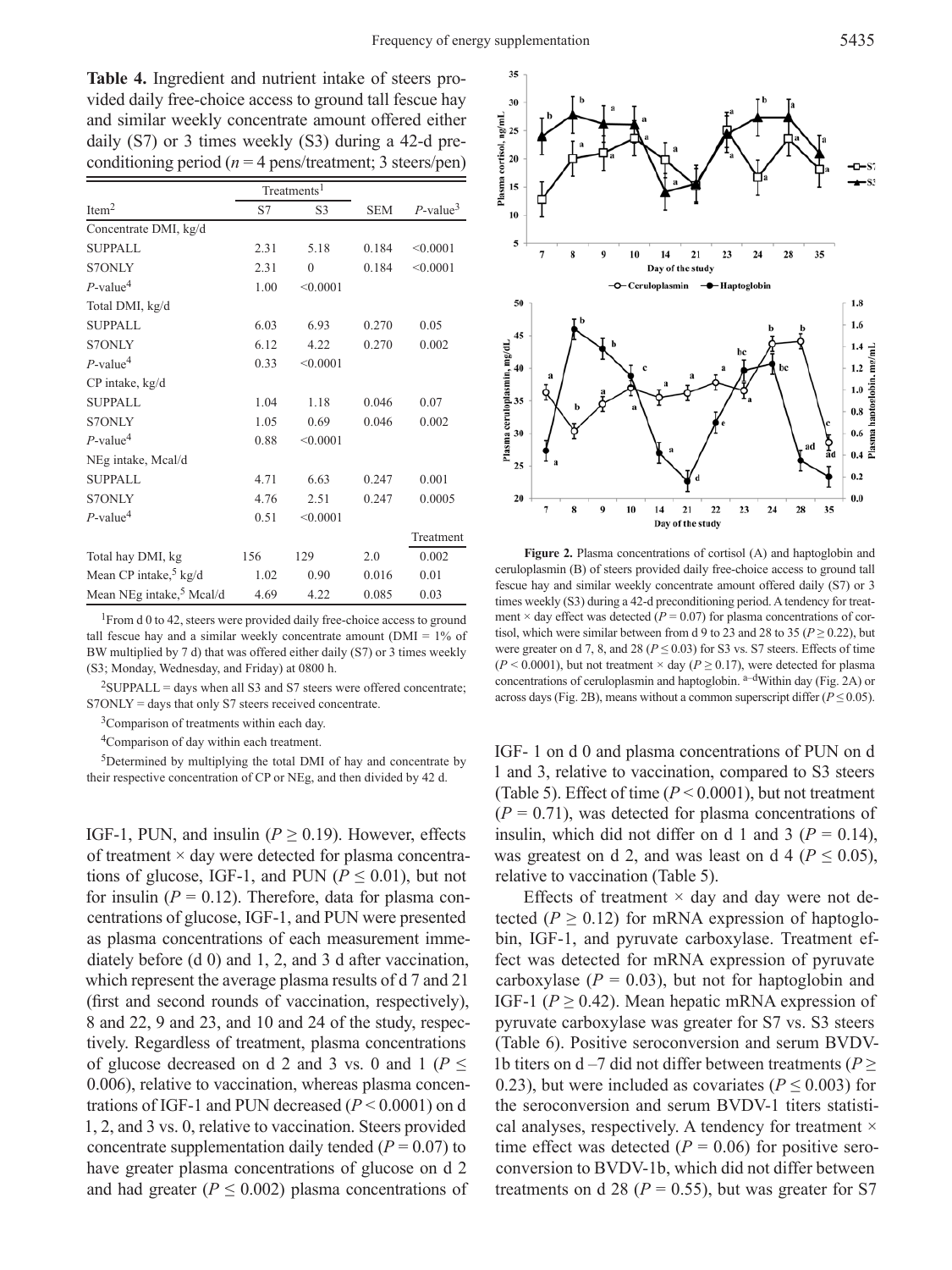**Table 5.** Plasma concentrations of glucose, insulin, and IGF-1 of steers provided daily free-choice access to ground tall fescue hay and similar weekly concentrate amount offered daily (S7) or 3 times weekly (S3) during a 42-d preconditioning period<sup>1</sup> ( $n = 4$  pens/ treatment; 3 steers/pen)

|                         | Day relative to vaccination <sup>2</sup> |                                               |                   |                   |            |                        |
|-------------------------|------------------------------------------|-----------------------------------------------|-------------------|-------------------|------------|------------------------|
| Item                    | $\theta$                                 |                                               | $\overline{2}$    | 3                 | <b>SEM</b> | $P$ -value             |
| Glucose, mg/dL          |                                          |                                               |                   |                   |            | Treatment $\times$ day |
| S7                      | 77.7 <sup>a</sup>                        | $80.3^a$ 75.1 <sup>b</sup> 73.8 <sup>b</sup>  |                   |                   | 2.89       | 0.01                   |
| S <sub>3</sub>          | 81.1 <sup>a</sup>                        | 81.8 <sup>a</sup>                             |                   | $70.4b$ $73.7b$   | 2.89       |                        |
| $P$ -value <sup>3</sup> | 0.41                                     | 0.63                                          | 0.07              | 0.94              |            |                        |
| $IGF-1$ , ng/mL         |                                          |                                               |                   |                   |            |                        |
| S7                      |                                          | $106.5^a$ 75.8 <sup>b</sup> 65.5 <sup>c</sup> |                   | $63.1^{\circ}$    | 4.76       | 0.007                  |
| S <sub>3</sub>          | 87.8 <sup>a</sup>                        | 68.7 <sup>b</sup>                             | 55.7 <sup>c</sup> | 63.9 <sup>b</sup> | 4.76       |                        |
| $P$ -value <sup>3</sup> | 0.008                                    | 0.30                                          | 0.16              | 0.91              |            |                        |
| PUN, mg/dL              |                                          |                                               |                   |                   |            |                        |
| S7                      | 12.1 <sup>a</sup>                        | 8.9 <sup>b</sup>                              | 9.2 <sup>b</sup>  | 9.3 <sup>b</sup>  | 0.54       | ${}_{0.0001}$          |
| S <sub>3</sub>          | 13.1 <sup>a</sup>                        | $6.1^\circ$                                   | 9.4 <sup>b</sup>  | $5.4^\circ$       | 0.54       |                        |
| $P$ -value <sup>3</sup> | 0.23                                     | 0.002                                         | 0.78              | < 0.0001          |            |                        |
|                         |                                          |                                               |                   |                   |            | Day                    |
| Insulin, pmol/L         | 13.9 <sup>a</sup>                        | $20.3^{b}$                                    | 12.2 <sup>a</sup> | 10.3 <sup>c</sup> | 1.98       | < 0.0001               |

abWithin a row, means without a common superscript differ ( $P \le 0.05$ ). <sup>1</sup>Steers were vaccinated with Bovi Shield Gold One Shot and Ultrabac

7 (Zoetis Inc., New York, NY) on d 7, and Bovi Shield Gold 5 (Zoetis Inc., New York, NY) and Ultrabac 7 on d 21.

2Data presented as plasma concentrations of each measurement immediately before (d 0) and 1, 2, and 3 d after vaccination, which corresponds to the mean plasma results of d 7 and 21 (first and second rounds of vaccination, respectively), 8 and 22, 9 and 23, and 10 and 24 of the study, respectively.

<sup>3</sup>Comparison of treatments within each day (S7 vs. S3 steers).

vs. S3 steers on d 42 ( $P = 0.05$ ; Table 7). Effect of treatment ( $P = 0.03$ ), but not treatment  $\times$  time ( $P =$ 0.14), was detected for serum BVDV-1b titers, which was greater for S7 compared to S3 steers (Table 7).

#### **DISCUSSION**

Published data on frequency of energy supplementation observed variable responses in ADG of beef steers and heifers. In the current study, decreasing the frequency of energy supplementation from 3 to 7 times weekly decreased overall ADG of beef steers by 21%, which is in agreement with others (Cooke et al., 2008; Loy et al., 2008). Decreasing the frequency of energy supplementation from daily to 3 times weekly decreased ADG by 18% of beef heifers fed low-quality warm-season forages and low-starch, wheat middling-based energy supplements (Cooke et al., 2008) and decreased ADG by 10% of beef steers fed low-quality native grasses and dry rolled corn- or dry distillers grains plus soluble-based supplements (Loy et al., 2008). In contrast, decreasing the frequency of low-starch concentrate supplementation from daily to 3 times weekly (Moriel et al., 2012; Drewnoski et al., 2011) or alternate days (Drewnoski et

**Table 6.** Mean hepatic mRNA expression of haptoglobin, IGF-1, and pyruvate carboxylase of steers provided daily free-choice access to ground tall fescue hay and similar weekly concentrate amount offered daily (S7) or 3 times weekly (S3) during a 42-d preconditioning period<sup>1</sup>

|                      |                                       | Treatments     |            |            |
|----------------------|---------------------------------------|----------------|------------|------------|
| Item                 | S7                                    | S <sub>3</sub> | <b>SEM</b> | $P$ -value |
| Hepatic genes        | — Relative fold change <sup>2</sup> — |                |            |            |
| Haptoglobin          | 3.12                                  | 3.38           | 0.552      | 0.75       |
| $IGF-1$              | 1.86                                  | 2.06           | 0.172      | 0.42       |
| Pyruvate carboxylase | 2.05                                  | 1.53           | 0.128      | 0.03       |

<sup>1</sup>Steers were randomly selected within each pen (2 steers/pen) for a liver biopsy on d 10 and 24, which corresponds the vaccination-induced peak of inflammatory response base on plasma haptoglobin concentrations.

 ${}^{2}$ Responses were quantified based on the threshold cycle (CT) and normalized to cyclophilin CT examined in the same sample and assessed at the same time as the targets. Results are expressed as relative fold change (2–∆∆CT), as described by Ocón-Grove et al. (2008).

al., 2014) did not affect ADG of beef heifers and steers fed medium-quality forages. Discrepancies among results are likely due to differences in supplement composition, breed, gender, location, forage species, and quality, and potentially resulting interactions among these factors. Discussing each of those factors is beyond the scope of this manuscript, and hence our discussion will focus on comparing the differences between our results and those from Drewnoski et al. (2011), who used similar supplement composition (corn gluten feed and soyhulls mix), supplementation frequency (7 or 3 times weekly), production stage (immediately after weaning), and beef steers of the same breed as in our study.

**Table 7.** Positive seroconversion and serum antibody titers against bovine viral diarrhea viral type 1b of steers provided daily free-choice access to ground tall fescue hay and similar weekly concentrate amount offered daily (S7) or 3 times weekly (S3) during a 42-d preconditioning period ( $n = 4$  pens/treatment; 3 steers/pen)

|                                     |                      | Treatments        |            |                        |  |
|-------------------------------------|----------------------|-------------------|------------|------------------------|--|
| Item                                | S7<br>S <sub>3</sub> |                   | <b>SEM</b> | $P$ -value             |  |
| Bovine viral diarrhea virus type 1b |                      |                   |            |                        |  |
| Seroconversion, <sup>2</sup> %      |                      |                   |            | Treatment $\times$ day |  |
| d21                                 | 12.8 <sup>a</sup>    | $20.5^{\rm a}$    | 8.81       | 0.06                   |  |
| $d$ 42                              | 100.0 <sup>b</sup>   | 78.8 <sup>a</sup> |            |                        |  |
|                                     |                      |                   |            | Treatment              |  |
| Mean titers, $2$ log base 2         | 2.51                 | 1.46              | 0.306      | 0.03                   |  |

abWithin a row, means without a common superscript differ ( $P \le 0.05$ ). <sup>1</sup>Steers were vaccinated with Bovi Shield Gold One Shot and Ultrabac 7 (Zoetis Inc., New York, NY) on d 7 and Bovi Shield Gold 5 (Zoetis Inc., New York, NY) and Ultrabac 7 on d 21.

<sup>2</sup>Positive seroconversion and serum BVDV-1b titers on  $d - 7$  did not differ between treatments ( $P \ge 0.23$ ), but were included as a covariate ( $P \le 0.003$ ) for the seroconversion and serum BVDV-1 titers analyses, respectively.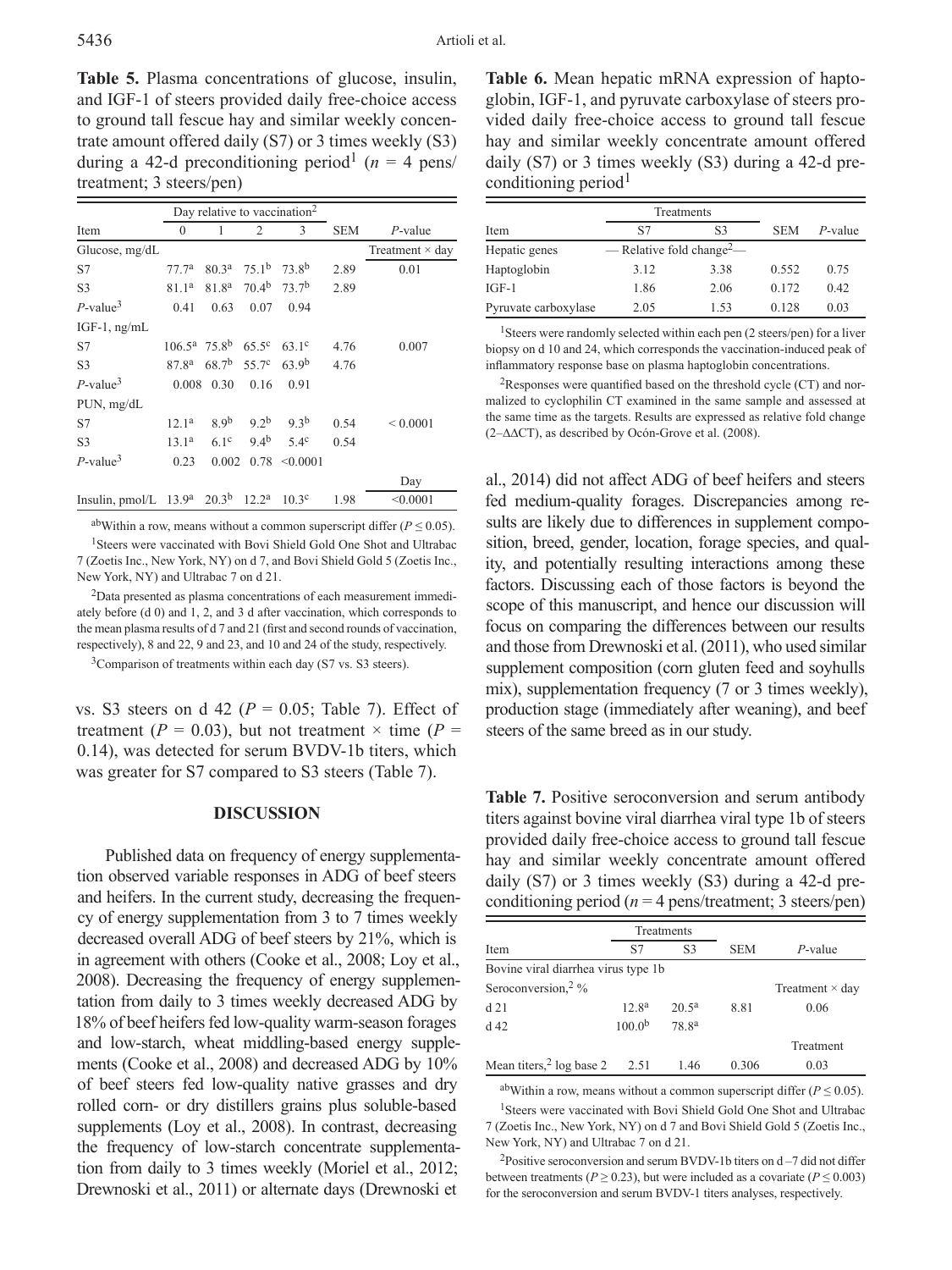The observed difference on daily hay intake between S7 and S3 steers was the primary factor impacting differences in growth performance. Daily hay DMI of S3 steers decreased by 53% on SUPPALL days and increased by 10% on S7ONLY days compared to S7 steers, leading to an overall reduction on intake of total hay DM, CP, and NEg. Drewnoski et al. (2011) reported that hay DMI was decreased by approximately 32% when all steers received concentrate supplementation, but similar hay DMI on days that only S7 steers received concentrate supplementation. Despite the low-starch supplements used in this study, this response on daily hay DMI was expected because supplements often decrease forage DMI when TDN:CP ratio is less than 7 and supplemental TDN is greater than 0.7% of BW (Moore et al., 1999). However, concentrate supplementation-induced depression in forage intake is greater as forage quality increases (Horn and McCollum, 1987). Hence, differences observed in the magnitude of hay DMI reduction due to concentrate supplementation between our study and Drewnoski et al. (2011) may be attributed to differences on average forage quality (17% vs. 8.4% CP of DM, respectively). In addition, as part of our experimental design, all S7 and S3 steers received 2 rounds of vaccinations against pathogens associated with bovine respiratory disease that have been shown to elicit APR and decrease growth performance (Arthington et al., 2013; Moriel and Arthington, 2013; Moriel et al., 2015). However, Drewnoski et al. (2011) did not report if vaccinations were provided and only reported that steers were implanted with 36 mg of Zeranol and treated for internal and external parasites before starting the study. Hence, our results are in agreement with our hypothesis that growth performance of beef calves is impaired by decreasing the frequency of energy supplementation from daily to 3 times weekly during a preconditioning period including rounds of vaccination.

Weaning, feedlot entry, and vaccination elicit an APR leading to increased hepatic synthesis of acutephase proteins (i.e., haptoglobin and ceruloplasmin), depressed feed intake, enhanced muscle and fat mobilization (Johnson, 1997), and decreased feed efficiency of beef cattle (Arthington et al., 2013). Also, an increase in plasma concentrations of cortisol reduced DMI (Allen et al., 2009), induced an APR, and increased plasma haptoglobin concentrations (Cooke and Bohnert, 2011), whereas plasma concentrations of haptoglobin increased following vaccination if beef steers against *M. haemolytica* (Arthington et al., 2013; Moriel et al., 2015) and may be used as an indicator of inflammation when plasma concentrations are  $\geq 0.11$  mg/mL (Tourlomoussis et al., 2004). In the present study, S3 steers had greater plasma concentrations of cortisol on d 7, 8, and 24 of the study and had mean plasma con-

centrations of haptoglobin 31.8% greater than S7 steers. These responses agree with our hypothesis and indicate that decreasing the frequency of energy supplementation exacerbated the physiological stress (as indicated by greater plasma concentrations of cortisol), leading to a heightened vaccine-induced APR (as indicated by the greater plasma concentrations of haptoglobin) and less growth performance compared to daily energy supplementation of preconditioning beef calves. In addition, the fact that only treatment effects, and not treatment  $\times$ time effect, was detected for plasma concentrations of haptoglobin indicates that S3 steers had greater plasma concentrations of haptoglobin even before vaccine administration. An increasing number of studies indicated that feeding beef cattle high grain-based diets led to an accumulation of microbial endotoxins in the ruminal fluid that induced a general nonspecific inflammatory response (Berry et al., 2004; Jafari et al., 2006). For instance, plasma haptoglobin concentrations of beef steers peaked after 3 to 9 wk of feeding backgrounding and finishing starch-based diets containing (DM basis) 76% wheat (Gozho et al., 2006) and 45% or 95% barley grain (Ametaj et al., 2009). Although the concentrate utilized in the present study had low-starch concentrations, it is possible that the greater concentrate consumption of S3 vs. S7 steers on SUPPALL days resulted in the accumulation of endotoxins in the ruminal fluid and increased plasma concentrations of haptoglobin. Further studies need to be conducted to support this rationale.

To further explore the effects of frequency of energy supplementation on APR, liver biopsies were collected to evaluate the hepatic mRNA expression of haptoglobin. We are unaware of published studies describing the hepatic mRNA expression of haptoglobin following vaccination of beef cattle. Hence, we decided to collect liver samples 3 d after vaccination, which corresponds to the postvaccination peak of plasma haptoglobin concentrations as indicated previously (Arthington et al., 2013; Moriel and Arthington, 2013; Moriel et al., 2015). Hepatic mRNA expression of haptoglobin did not differ in our study, suggesting that decreasing the frequency of energy supplementation does not affect hepatic mRNA expression of haptoglobin 3 d after vaccination. However, the greater mean plasma haptoglobin concentrations of S3 vs. S7 steers indicates that the hepatic synthesis of haptoglobin was affected and that the increase on mRNA synthesis of haptoglobin occurred within 3 d of vaccination. Further studies are warranted to characterize and identify the peak of hepatic haptoglobin mRNA expression of beef cattle following an inflammatory challenge.

Although APR is essential for early defense mechanism in response to cellular injury (Eckersall and Conner, 1988), nutrient demand is increased to ac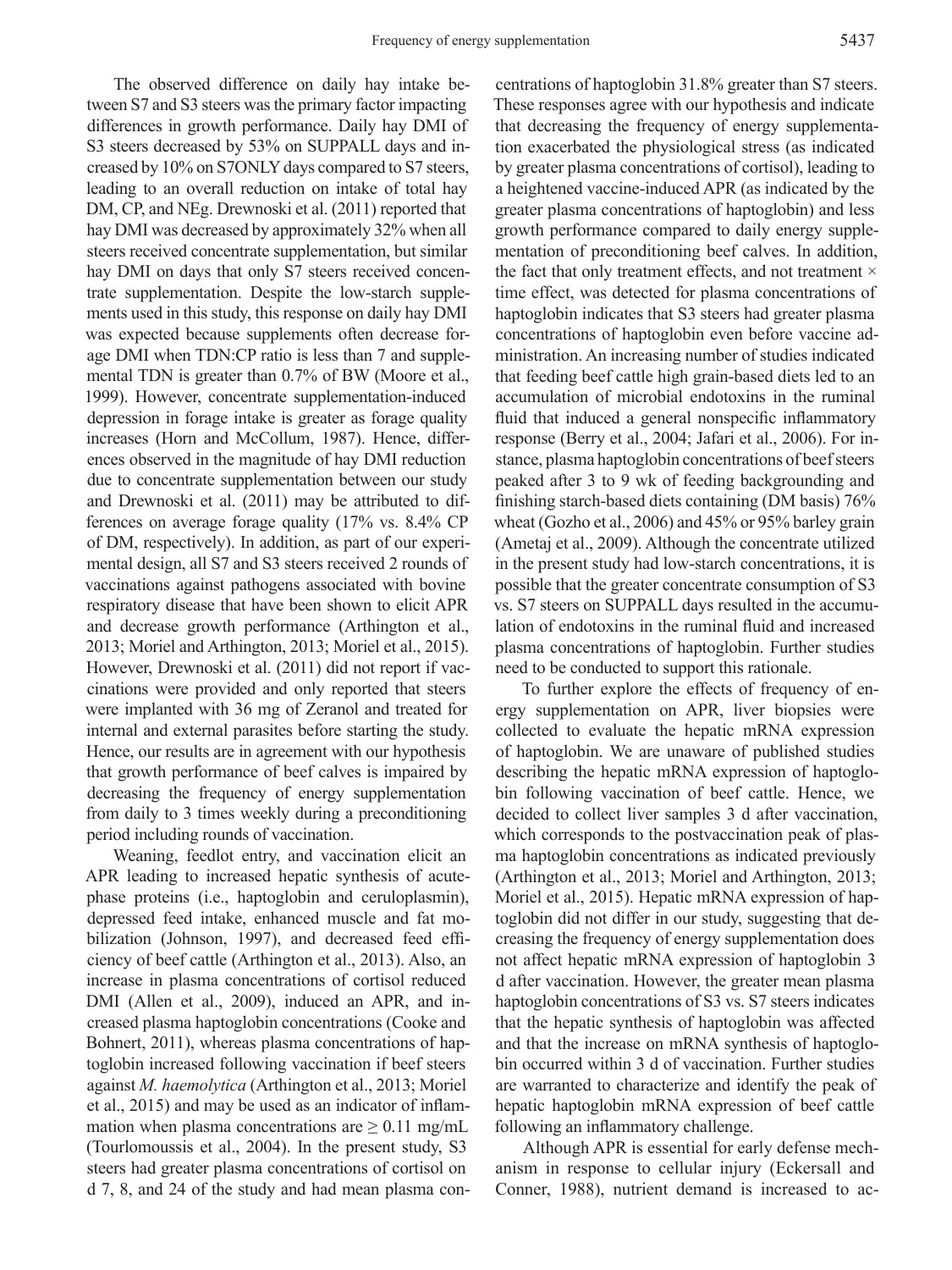commodate the synthesis of acute-phase proteins, immune cells, and gluconeogenic precursors (Reeds and Jahoor, 2001). To support an immunological response, muscle protein and fat reserves are mobilized (Jahoor et al., 1999), and absorbed AA are shifted from growth toward hepatic uptake (Reeds et al., 1994) leading to a negative correlation with growth performance (Qiu et al., 2007). Indeed, circulating cortisol stimulates degradation of hepatic, adipose, and muscle cells (Nelson and Cox, 2005). Thus, the greater plasma concentrations of haptoglobin and cortisol of S3 vs. S7 steers may indicate that nutrient mobilization from body energy and protein reserves to support the immune system were increased by decreasing the frequency of energy supplementation and might further explain the greater growth performance of S7 vs. S3 steers.

Insulin-like growth factor 1 is an essential constituent of multiple systems controlling growth (Le Roith et al., 2001), with liver as the primary source of circulating IGF-1 (Yakar et al., 1999). Circulating concentrations of IGF-1 increases with increasing nutrient intake and growth rate (Elsasser et al., 1989; Moriel et al., 2012, 2015). Also, PUN concentration is an indicator of protein intake (Hammond, 1997), with optimal levels for growing cattle varying between 11 and 15 mg/dL (Byers and Moxon, 1980). In the current study, plasma concentrations of IGF-1 were greater for S7 vs. S3 steers immediately before vaccination, whereas PUN concentrations were greater for S7 vs. S3 steers on d 1 and 3, relative to vaccination, which likely reflect the differences on nutrient (CP and NEg) intake and further explain the greater growth performance of S7 vs. S3 steers. However, plasma concentrations of IGF-1 and PUN decreased for 3 d following vaccination, regardless of treatment, as previously reported by others (Moriel and Arthington, 2013; Moriel et al., 2015). Also, hepatic mRNA expression of IGF-1 did not differ between treatments on d 3, relative to vaccination, which explains the similar plasma concentrations of IGF-1 on that respective day. Proinflammatory cytokines released during APR induce a state of IGF-1 resistance, which inhibits the anabolic effects of IGF-1 and facilitates energy and protein mobilization from body stores (O'Connor et al., 2008). Hence, this decrease on plasma concentrations of IGF-1 and PUN following vaccination further supports that nutrients were being partitioned to support the immune system rather than growth and that S7 steers likely had less mobilization of body energy and protein reserves than S3 steers.

Drewnoski et al. (2014) investigated the variation on the area under the curve (**AUC**) of plasma concentrations of insulin, glucose, and PUN for 48 h after steers were offered low-starch concentrate supplementation daily or on alternate days. Only plasma insulin AUC was affected, and steers offered daily supplementation had de-

creased plasma insulin AUC on days that both treatments received supplementation, but increased plasma insulin AUC when only those steers received supplementation. In contrast, Cooke et al. (2008) and Moriel et al. (2012) reported that plasma concentrations of glucose and insulin were greater for steers receiving concentrate supplementation 3 times weekly (S3) vs. daily supplementation (S7) on days that only S7 received supplementation, but similar plasma concentrations of glucose and insulin on days that both received concentrate supplementation. Those authors attributed the differences in plasma concentrations of glucose and insulin to the pattern of nutrient intake of each treatment, as both insulin and glucose are influenced positively by rate of nutrient intake (Vizcarra et al., 1998) and to the time required for synthesis and activation of gluconeogenic enzymes to substantially increase the magnitude of hepatic synthesis and release of glucose. In support of this rationale, hepatic mRNA expression of pyruvate carboxylase (one of the key gluconeogenic enzymes; Jitrapakdee et al., 2008) in the current study was greater for S7 vs. S3 steers on d 10 and 24 of the study, which correspond to days that only S7 received concentrate supplementation. However, plasma concentrations of glucose differed only on previous days (d 9 and 23 of the study), which correspond to days when both treatments received supplementation.

Reasons for not detecting differences in plasma insulin concentrations and additional differences in plasma glucose concentrations may be attributed to the inflammatory state and APR induced by vaccination. Acute phase response alters carbohydrate metabolism by inhibiting de novo synthesis of glucose (Gifford et al., 2012) and increasing insulin synthesis (Andersson et al., 2001) likely to decrease hepatic utilization of carbohydrates to meet the demand of peripheral tissues. For instance, hyper metabolic states that occur during the acute phase of illness impact carbohydrate and lipid metabolism (Chioléro et al., 1997), whereas LPS infusions depleted carbohydrate stores, caused hypoglycemic states for 10 h in cattle (Kushibiki et al., 2002), and inhibited in vitro hepatic expression of gluconeogenic enzymes (Jones and Titheradge, 1993). In the current study, plasma concentrations of insulin increased on d 1 and gradually decreased below baseline levels on d 2 and 3, relative to vaccination, whereas plasma concentrations of glucose decreased on d 2 and 3, relative to vaccination, regardless of treatment assignment. These effects on plasma concentrations of glucose and insulin, in combination with the decrease in plasma concentrations of IGF-1 and PUN after vaccination, support the rationale that nutrients were partitioned to support immunity rather than growth. In addition, the release of glucocorticoids stimulates gluconeogenesis (Carroll and Forsberg, 2007), and hence S3 steers may have increased glucose synthesis due to greater plasma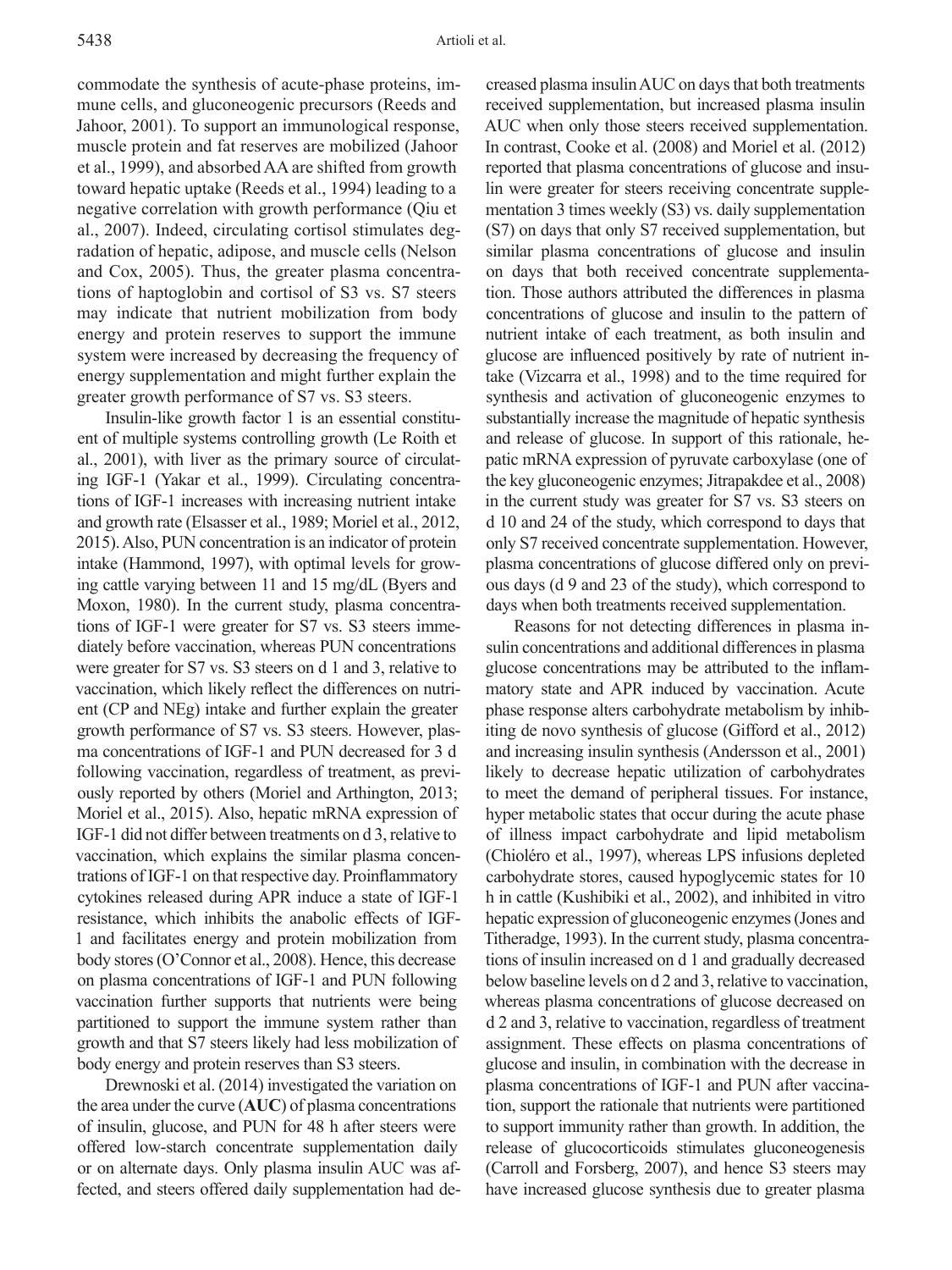cortisol concentrations, which may have prevented the detection of differences in plasma concentrations of glucose and insulin compared to S7 steers.

Neutralizing serum antibody titers may be used as an indicator of immune protection, disease prevention, and vaccine efficacy in calves (Howard et al., 1989; Bolin and Ridpath, 1990; Richeson et al., 2008). The ability of an animal to respond to vaccination varies from animal to animal and depends on environmental and genetic factors, maternal antibody concentrations (Downey et al., 2013), timing of vaccination after feedlot entry (Richeson et al., 2008), and MP supply (Moriel et al., 2015). Duff and Galyean (2007) highlighted that few studies focused on the interaction between vaccination and nutrition. Thus, we explored the potential effects of decreasing the frequency of energy supplementation on postvaccination antibody production of preconditioning steers. In the present study, positive seroconversion and serum titers against BVDV-1b were less for S3 vs. S7 steers indicating that decreasing the frequency of energy supplementation lessened the vaccine response, which might lead to less immune protection against BVDV-1b and greater chances of developing bovine respiratory diseases. For instance, the majority of bovine respiratory disease cases occur within 30 d postweaning or 14 d relative to feedlot entry (Kirkpatrick et al., 2008), whereas calves with serum BVDV-890 neutralizing titers > 4 (log base 2 scale) did not develop severe clinical signs of fever, leukopenia, and diarrhea (Bolin and Ridpath, 1990). Downey et al. (2013) reported that BVDV antibody titers increased by 0.068 titer units (log base 2) for every 1 kg increase on ADG during the first 21 d after vaccination. Therefore, the greater mean daily CP intake (Moriel et al., 2015) and overall ADG (Downey et al., 2013) of S7 vs. S3 steers likely contributed to the differences observed on serum BVDV-1b titers. In addition, cortisol may induce immune suppression effects (Salak-Johnson and McGlone, 2007), weaken the innate immune response (Dai and McMurray, 1998), and block the cytokine secretion by  $CD4^{+T}$  helpers 1 and 2 that are involved in antibody production (Salak-Johnson and McGlone, 2007). Hence, the exacerbated physiological stress experienced by S3 steers led to greater plasma concentrations of cortisol than S7 steers and may have decreased the communication between innate and humoral immune response causing a decreased antibody production against BVDV-1b.

In summary, decreasing the frequency of energybased, low-starch concentrate supplementation from daily to 3 times weekly decreased growth performance, increased plasma concentrations of haptoglobin and cortisol, and decreased vaccine-induced antibody production against BVDV-1b of recently weaned beef steers during a 42-d preconditioning period. Taken

together, our results suggest that decreasing the frequency of energy supplementation during preconditioning and vaccination are not recommended because it might decrease growth performance, vaccine response, and potentially immune protection against pathogens associated with bovine respiratory disease.

### **LITERATURE CITED**

- Allen, M. S., B. J. Bradford, and M. Oba. 2009. The hepatic oxidation theory of the control of feed intake and its application to ruminants. J. Anim. Sci. 87:3317–3334.
- Ametaj, B. N., K. M. Koenig, S. M. Dunn, W. Z. Yang, Q. Zebeli, and K. A. Beauchemin. 2009. Backgrounding and finishing diets are associated with inflammatory responses in feedlot steers. J. Anim. Sci. 87:1314–1320.
- Andersson, A. K., M. Flodstrom, and S. Sandler. 2001. Cytokineinduced inhibition of insulin release from mouse pancreatic β-cells deficient in inducible nitric oxide synthase. Biochem. Biophys. Res. Commun. 281:396–403.
- AOAC. 2006. Official methods of analysis. 18th ed. Assoc. Off. Anal. Chem. Int., Arlington, VA.
- Arthington, J. D., and L. R. Corah. 1995. Liver biopsy procedures for determining the trace mineral status in beef cows. Part II. Video, AI 9134. Extension TV. Dep. Commun. Coop. Ext. Serv., Kansas State Univ., Manhattan.
- Arthington, J. D., R. F. Cooke, T. D. Maddock, D. B. Araujo, P. Moriel, N. DiLorenzo, and G. C. Lamb. 2013. Effects of vaccination on the acute-phase protein response and measures of performance in growing beef calves. J. Anim. Sci. 91:1831–1837.
- Arthington, J. D., X. Qiu, R. F. Cooke, J. M. B. Vendramini, D. B. Araujo, C. C. Chase, Jr., and S. W. Coleman. 2008. Effects of preshipping management on measures of stress and performance of beef steers during feedlot receiving. J. Anim. Sci. 86:2016–2023.
- Berry, B. A., A. W. Confer, C. R. Krehbiel, D. R. Gill, R. A. Smith, and M. Montelongo. 2004. Effects of dietary energy and starch concentrations for newly received feedlot calves: II. Acute-phase protein response. J. Anim. Sci. 82:845–850.
- Bolin, S. R., and J. F. Ridpath. 1990. Range of viral neutralizing activity and molecular specificity of antibodies induced in cattle by inactivated bovine viral diarrhea virus-vaccines. Am. J. Vet. Res. 51:703–707.
- Byers, F. M., and A. L. Moxon. 1980. Protein and selenium levels for growing and finishing beef cattle. J. Anim. Sci. 50:1136–1144.
- Cappellozza, B. I., R. F. Cooke, M. M. Reis, P. Moriel, D. H. Keisler, and D. W. Bohnert. 2014. Supplementation based on protein or energy ingredients to beef cattle consuming low-quality coolseason forages: II. Performance, reproductive, and metabolic responses of replacement heifers. J. Anim. Sci. 92(6):2725–2734.
- Carroll, J. A., and N. E. Forsberg. 2007. Influence of stress and nutrition on cattle immunity. Vet. Clin. North Am. Anim. Pract. 23:105–149.
- Chioléro, R., J. P. Revelly, and L. Tappy. 1997. Energy metabolism in sepsis and injury. Nutrition 13(Suppl.):45S–51S.
- Cooke, R. F., and D. W. Bohnert. 2011. Technical note: Bovine acute-phase response after corticotrophin-release hormone challenge. J. Anim. Sci. 89(1):252–257.
- Cooke, R. F., and J. D. Arthington. 2013. Concentrations of haptoglobin in bovine plasma determined by ELISA or a colorimetric method based on peroxidase activity. J. Anim. Physiol. Anim. Nutr. 97:531–536.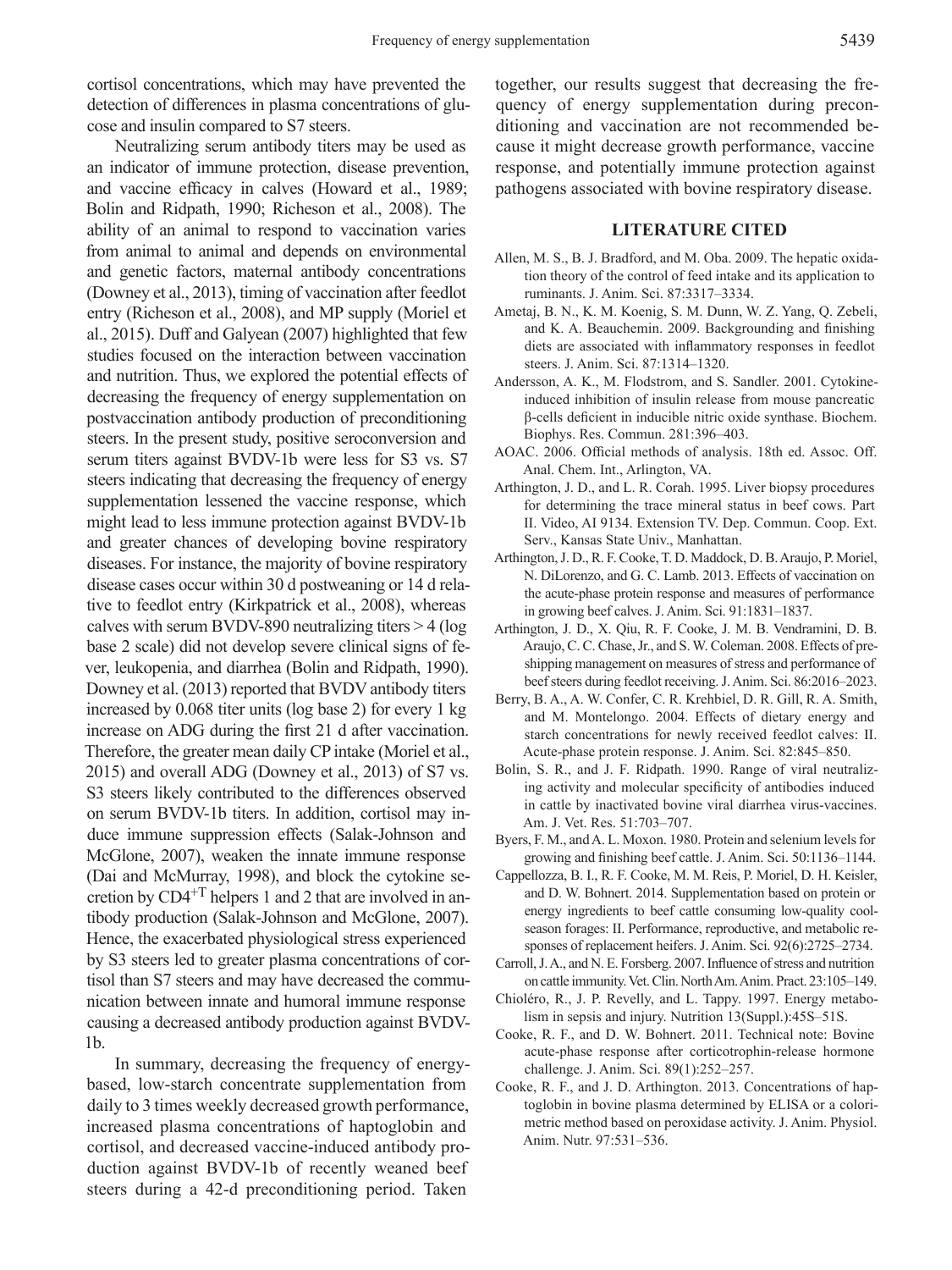- Cooke, R. F., J. D. Arthington, C. R. Staples, and X. Qiu. 2007. Effect of supplement type and feeding frequency on performance and physiological responses of yearling Brahmancrossbred steers. Prof. Anim. Sci. 23:476–481.
- Cooke, R. F., J. D. Arthington, D. B. Araujo, G. C. Lamb, and A. D. Ealy. 2008. Effects of supplementation frequency on performance, reproductive, and metabolic responses of Brahmancrossbred females. J. Anim. Sci. 86:2296–2309.
- Dai, G., and D. N. McMurray. 1998. Altered cytokine production and impaired antimycobacterial immunity in protein-malnourished guinea pigs. Infect. Immun. 66:3562–3568.
- Demetriou, J. A., P. A. Drewes, and J. B. Gin. 1974. Ceruloplasmin. In: D. C. Cannon and J. W. Winkelman, editors, Clinical chemistry. Harper and Row, Hagerstown, MD. p. 857–864.
- Downey, E. D., R. G. Tait, Jr., M. S. Mayes, C. A. Park, J. F. Ridpath, D. J. Garrick, and J. M. Reecy. 2013. An evaluation of circulating bovine viral diarrhea virus type 2 maternal antibody level and response to vaccination in Angus calves. J. Anim. Sci. 91:4440–4450.
- Drewnoski, M. E., G. A. Benson, and M. H. Poore. 2011. Effect of frequency of supplementation of a soyhulls and corn gluten feed blend on hay intake and performance of growing steers. Anim. Feed Sci. Technol. 164:38–44.
- Drewnoski, M. E., G. B. Huntington, and M. H. Poore. 2014. Reduced supplementation frequency increased insulin-like growth factor 1 in beef steers fed medium quality hay and supplemented with a soybean hull and corn gluten feed blend. J. Anim. Sci. 92:2546–2553.
- Duff, G. C., and M. L. Galyean. 2007. Board-Invited Review: Recent advances in management of highly stressed, newly received feedlot cattle. J. Anim. Sci. 85:823–840.
- Eckersall, P. D., and J. G. Conner. 1988. Bovine and canine acute phase proteins. Vet. Res. Commun. 12:169–178.
- Elsasser, T. H., T. S. Rumsey, and A. C. Hammond. 1989. Influence of diet on basal and growth hormone-stimulated plasma concentrations of IGF-1 in beef cattle. J. Anim. Sci. 67:128–141.
- Gifford, C. A., B. P. Holland, R. L. Mills, C. L. Maxwell, J. K. Farney, S. J. Terrill, D. L. Step, C. J. Richards, L. O. Burciaga Robles, and C. R. Krehbiel. 2012. Growth and development symposium: Impacts of inflammation on cattle growth and carcass merit. J. Anim. Sci. 90(5):1438–1451.
- Gozho, G. N., D. O. Krause, and J. C. Plaizier. 2006. Rumen lipopolysaccharide and inflammation during grain adaptation and subacute ruminal acidosis in steers. J. Dairy Sci. 89:4404–4413.
- Hammond, A. C. 1997. Update on BUN and MUN as a guide for protein supplementation in cattle. In: Proc. Florida Ruminant Nutr. Symp., Univ. Florida, Gainesville. p. 43–52.
- Hiss, S., M. Mielenz, R. M. Bruckmaier, and H. Sauerwein. 2004. Haptoglobin concentrations in blood and milk after endotoxin challenge and quantification of mammary Hp mRNA expression. J. Dairy Sci. 87:3778–3784.
- Horn, G. W., and F. T. McCollum. 1987. Energy supplementation of grazing ruminants. In: Proc. Grazing Livest. Nutr. Conf., Jackson Hole, WY. p. 125–136
- Howard, C. J., M. C. Clarke, and J. Brownlie. 1989. Protection against respiratory infection with bovine virus diarrhea virus by passively acquired antibody. Vet. Microbiol. 19:195–203.
- Jafari, A., D. G. Emmanuel, R. J. Christopherson, J. R. Thompson, G. K. Murdoch, J. Woodward, C. J. Field, and B. N. Ametaj. 2006. Parenteral administration of glutamine modulates acute phase response in postparturient dairy cows. J. Dairy Sci. 89:4660–4668.
- Jahoor, F., L. Wykes, M. Del Rosario, M. Frazer, and P. J. Reeds. 1999. Chronic protein undernutrition and an acute inflammatory stimulus elicit different protein kinetic responses in plasma but not in muscle of piglets. J. Nutr. 129:693–699.
- Jitrapakdee, S., M. St Maurice, I. Rayment, W. W. Cleland, J. C. Wallace, and P. V. Attwood. 2008. Structure, mechanism and regulation of pyruvate carboxylase. Biochem. J. 413:369–387.
- Johnson, R. W. 1997. Inhibition of growth by pro-inflammatory cytokines: An integrated view. J. Anim. Sci. 75:1244–1255.
- Jones, C. G., and M. A. Titheradge. 1993. The effect of treatment of the rat with bacterial endotoxin on gluconeogenesis and pyruvate metabolism in subsequently isolated hepatocytes. Biochem. J. 289:169–172.
- Kirkpatrick, J. G., D. L. Step, M. E. Payton, J. B. Richards, L. F. McTague, J. T. Saliki, A. W. Confer, B. J. Cook, S.H. Ingram, and J. C. Wright. 2008. Effect of age at the time of vaccination on antibody titers and feedlot performance in beef calves. J. Am. Vet. Med. Assoc. 233:136–142.
- Kushibiki, S., K. Hodate, H. Shingu, T. Hayashi, E. Touno, M. Shinoda, and Y. Yokomizo. 2002. Alterations in lipid metabolism induced by recombinant bovine tumor necrosis factor-alpha administration to dairy heifers. J. Anim. Sci. 80:2151–2157.
- Le Roith, D., C. Bondy, S. Yakar, J. Liu, and A. Butler. 2001. The somatomedin hypothesis: 2001. Endocr. Rev. 22:53–74.
- Loy, T. W., T. J. Klopfenstein, G. E. Erickson, C. N. Macken, and J. C. McDonald. 2008. Effect of supplemental energy source and frequency on growing calf performance. J. Anim. Sci. 86:3504–3510.
- Marques, R. S., R. F. Cooke, C. L. Francisco, and D.W. Bohnert. 2012. Effects of twenty-four hour transport or twenty-four hour feed and water deprivation on physiologic and performance responses of feeder cattle. J. Anim. Sci. 90(13):5040–5046.
- Moore, J. E., M. H. Brant, W. E. Kunkle, and D. I. Hopkins. 1999. Effects of supplementation on voluntary forage intake, diet digestibility, and animal performance. J. Anim. Sci. 77(Suppl. 2):122–135.
- Moriel, P., and J. D. Arthington. 2013. Metabolizable protein supply modulated the acute-phase response following vaccination of beef steers. J. Anim. Sci. 91(12):5838–5847.
- Moriel, P., R. F. Cooke, D. W. Bohnert, J. M. B. Vendramini, and J. D. Arthington. 2012. Effects of energy supplementation frequency and forage quality on performance, reproductive, and physiological responses of replacement beef heifers. J. Anim. Sci. 90:2371–2380.
- Moriel, P., L. F. A. Artioli, M. H. Poore, A. W. Confer, R. S. Marques, and R. F. Cooke. 2015. Increasing the metabolizable protein supply enhanced growth performance and led to variable results on innate and humoral immune response of preconditioning beef steers. J. Anim. Sci. 93:4473–4485.
- Nelson, D. L., and M. M. Cox. 2005. Lehninger principles of biochemistry, 4th ed. W. H. Freeman, New York.
- NRC. 2000. Nutrient requirements of beef cattle. 7th rev. ed. Natl. Acad. Press, Washington, DC.
- O'Connor, J. C., R. H. McCusker, K. Strle, R. W. Johnson, R. Dantzer, and K. W. Kelley. 2008. Regulation of IGF-1 function by proinflammatory cytokines: At the interface of immunology and endocrinology. Cell. Immunol. 252:91–110.
- Ocón-Grove, O. M., F. N. T. Cooke, I. M. Alvarez, S. E. Johnson, T. L. Ott, and A. D. Ealy. 2008. Ovine endometrial expression of fibroblast growth factor (FGF) 2 and conceptus expression of FGF receptors during early pregnancy. Domest. Anim. Endocrinol. 34:135–145.